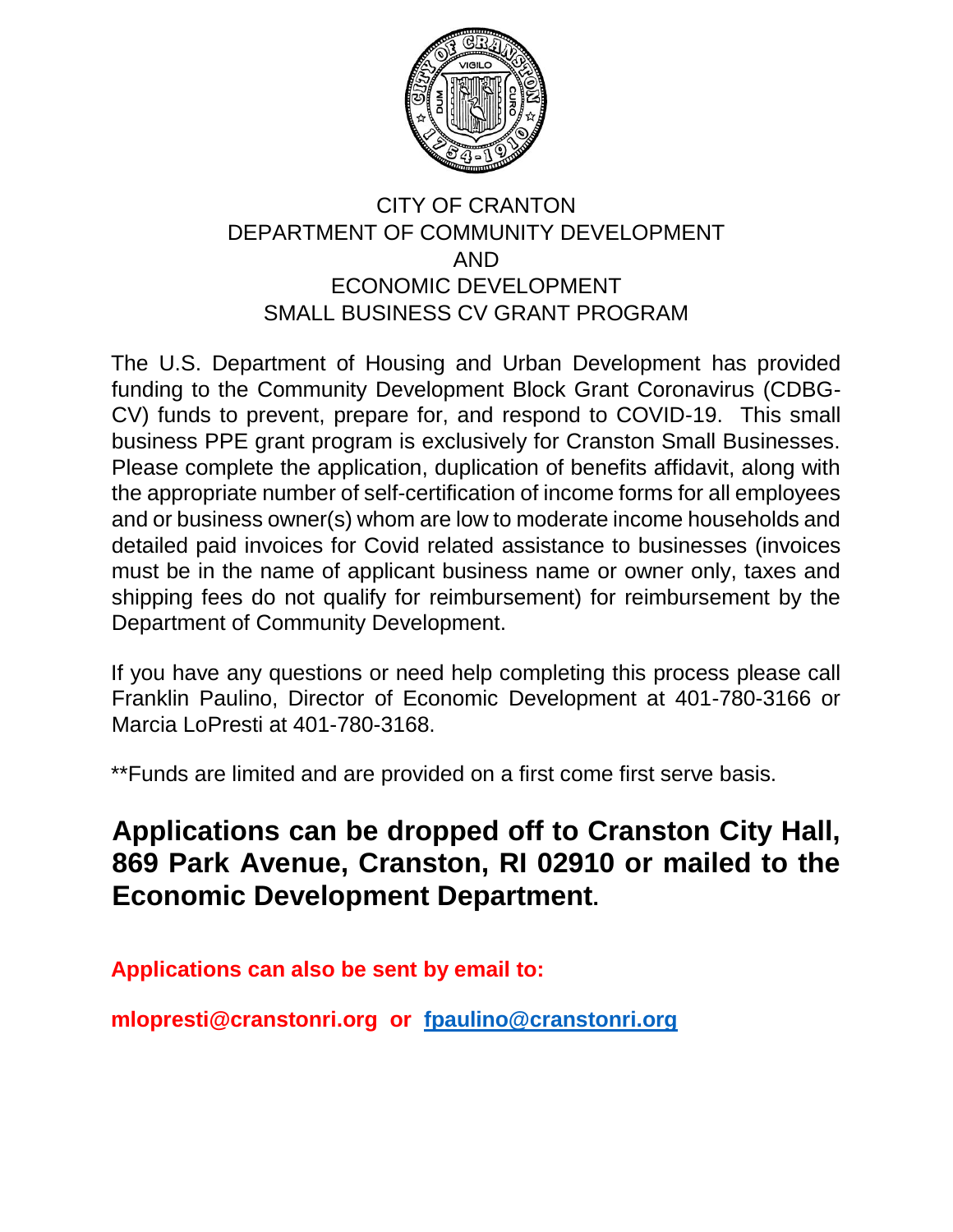

### CITY OF CRANTON DEPARTMENT OF COMMUNITY DEVELOPMENT AND ECONOMIC DEVELOPMENT SMALL BUSINESS CV GRANT PROGRAM

The U. S. Department of Housing and Urban Development (HUD) awarded the City of Cranston \$646,417.00 in Community Development Block Grant Coronavirus (CDBG-CV) funds to prevent, prepare for, and respond to COVID-19. As part of this funding, the City has allocated \$100,000.00 in CDBG-CV funds to this Small Business CV Grant Program. This program is designed to drive long term recovery and revitalization for low and moderate income areas and funding will support the prepare, prevents and responds to coronavirus (also known as PPR tieback approach). PPR tieback focus is on documented risks to overall economic, service, housing and infrastructure programs associated with coronavirus. Grants will be in the amount of \$2,500.00 to reimburse applicants for the following types of programs:

Examples of eligible reimbursements are as follows:

- Support for entrepreneurs or existing businesses to acquire, convert, construct or reconstruct commercial spaces to revitalize communities affected by business or job loss resulting from the pandemic
- Working capital to support Job Creation and Retention held by low to moderate income persons
- Provide technical or financial assistance to establish, stabilize and expand microenterprises to revitalize communities and local economies affected by the coronavirus or prevent future outbreaks.
- Stabilizing and expanding microenterprises that provide food delivery, medical, cleaning or other services tied to the pandemic.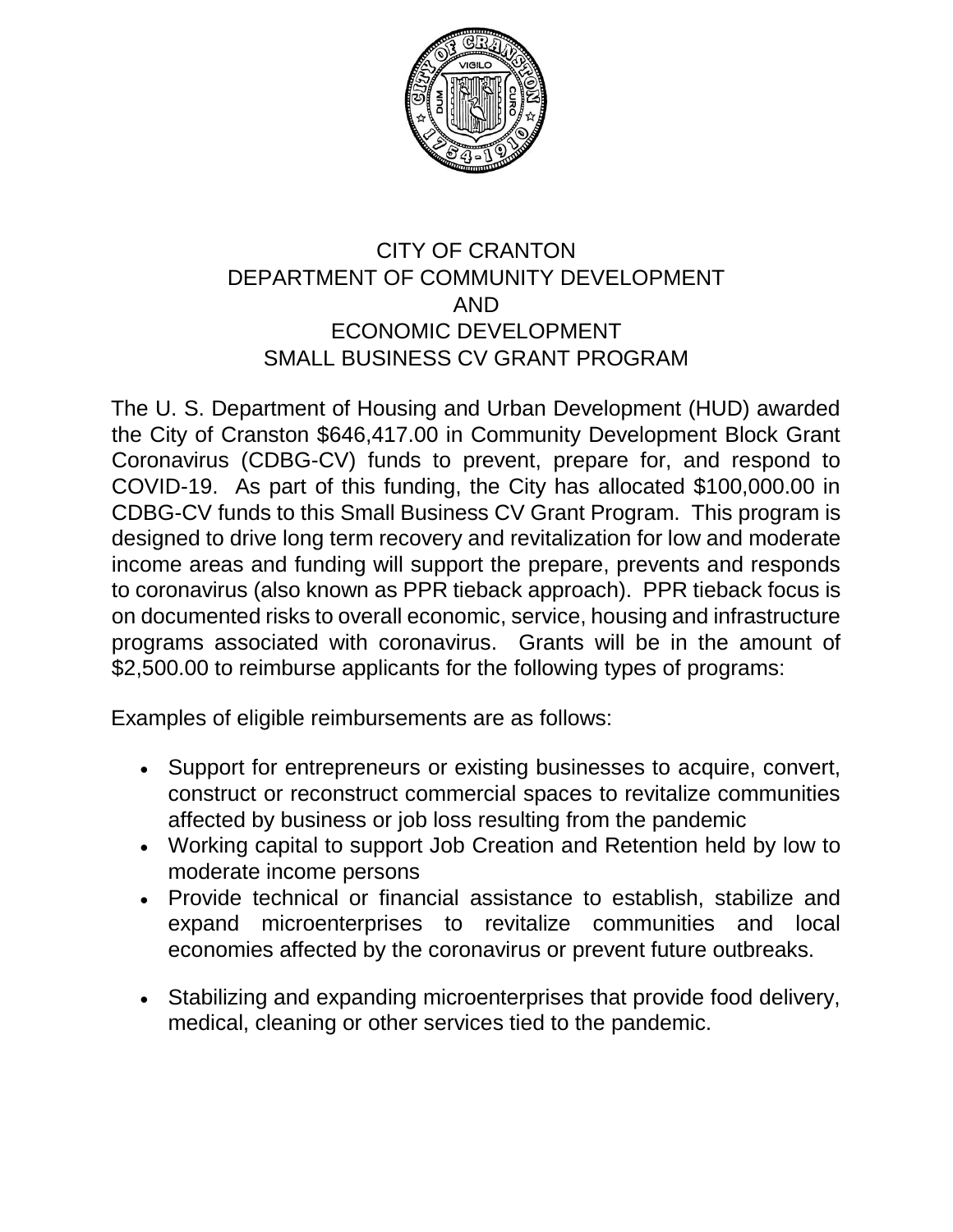\*\*Funds are limited and available on a first come first serve basis.

Small Businesses eligible for this program are as follows:

- 1. Fewer than 25 employees
- 2. Owner and or employees must be income eligible using HUD income limits for household size

| BUINESS EIN (e.g. Federal Employer Identification Number or Federal Tax                                                                                                                                                                                                |
|------------------------------------------------------------------------------------------------------------------------------------------------------------------------------------------------------------------------------------------------------------------------|
| DUNS NUMBER: University of the Second Second Second Second Second Second Second Second Second Second Second Second Second Second Second Second Second Second Second Second Second Second Second Second Second Second Second Se<br>• SEE http://fedgov.dnb.com to apply |
| <b>OWNER INFORMATION</b>                                                                                                                                                                                                                                               |
|                                                                                                                                                                                                                                                                        |
|                                                                                                                                                                                                                                                                        |
|                                                                                                                                                                                                                                                                        |

EMAIL ADDRESS\_\_\_\_\_\_\_\_\_\_\_\_\_\_\_\_\_\_\_\_\_\_\_\_\_\_\_\_\_\_\_\_\_\_\_\_\_\_\_\_\_\_\_\_ Please indicate all employees currently employed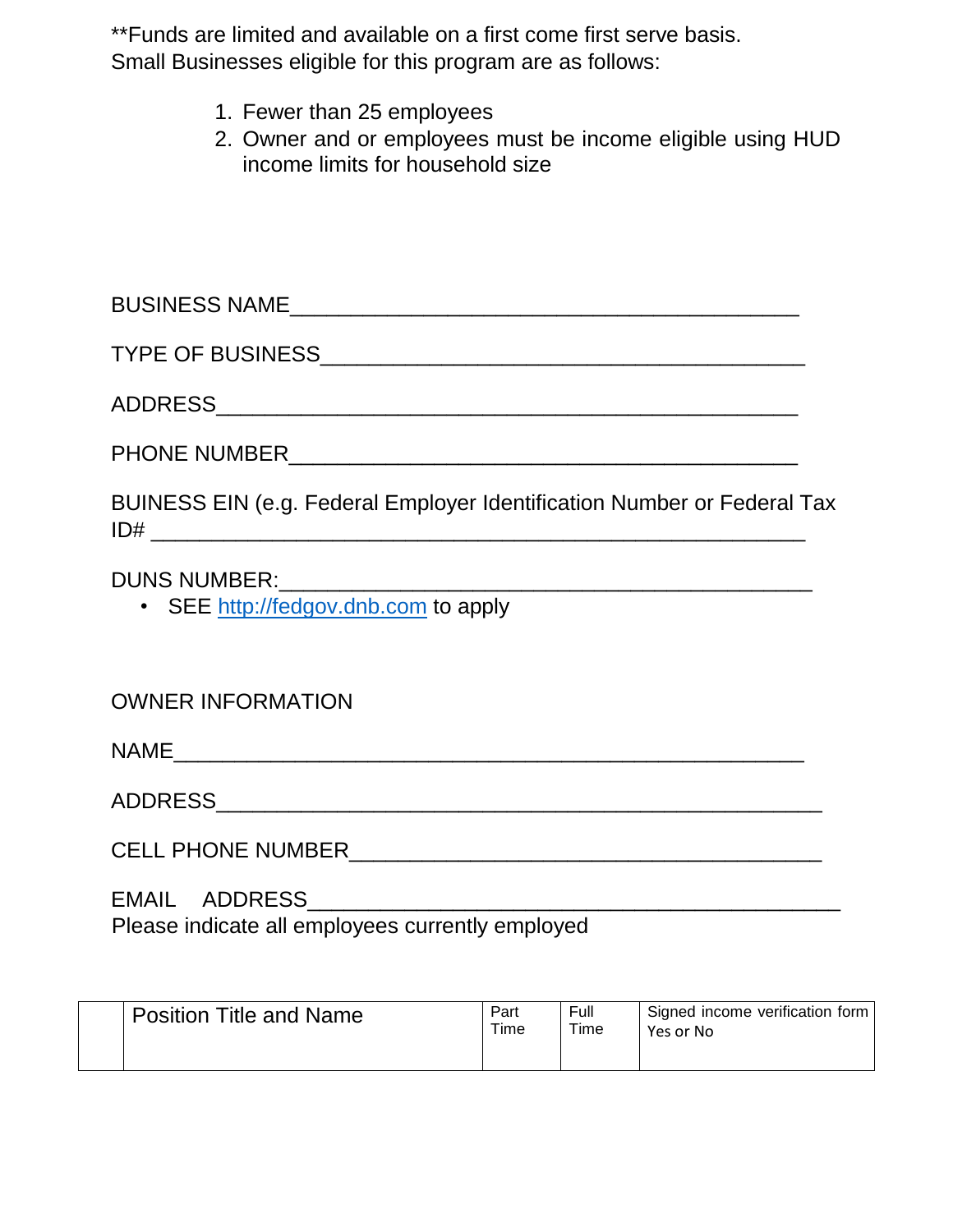| $\mathbf 1$      |  |  |
|------------------|--|--|
| $\overline{2}$   |  |  |
|                  |  |  |
| $\mathfrak{S}$   |  |  |
| $\overline{4}$   |  |  |
| 5                |  |  |
| $\boldsymbol{6}$ |  |  |
| $\overline{7}$   |  |  |
| 8                |  |  |
| $\overline{9}$   |  |  |

Please provide the following for reimbursement:

- 1.) Signed income verification forms (Owner and Employees)
- 2.) Paid Invoices or receipts for work/services (Clearly detailed)
- 3.) Upon review and approval by Economic Development Department, payment for reimbursement will be made by the Department of Community Development directly to Business Owner
- 4.) Signed completed application and duplication of benefits affidavit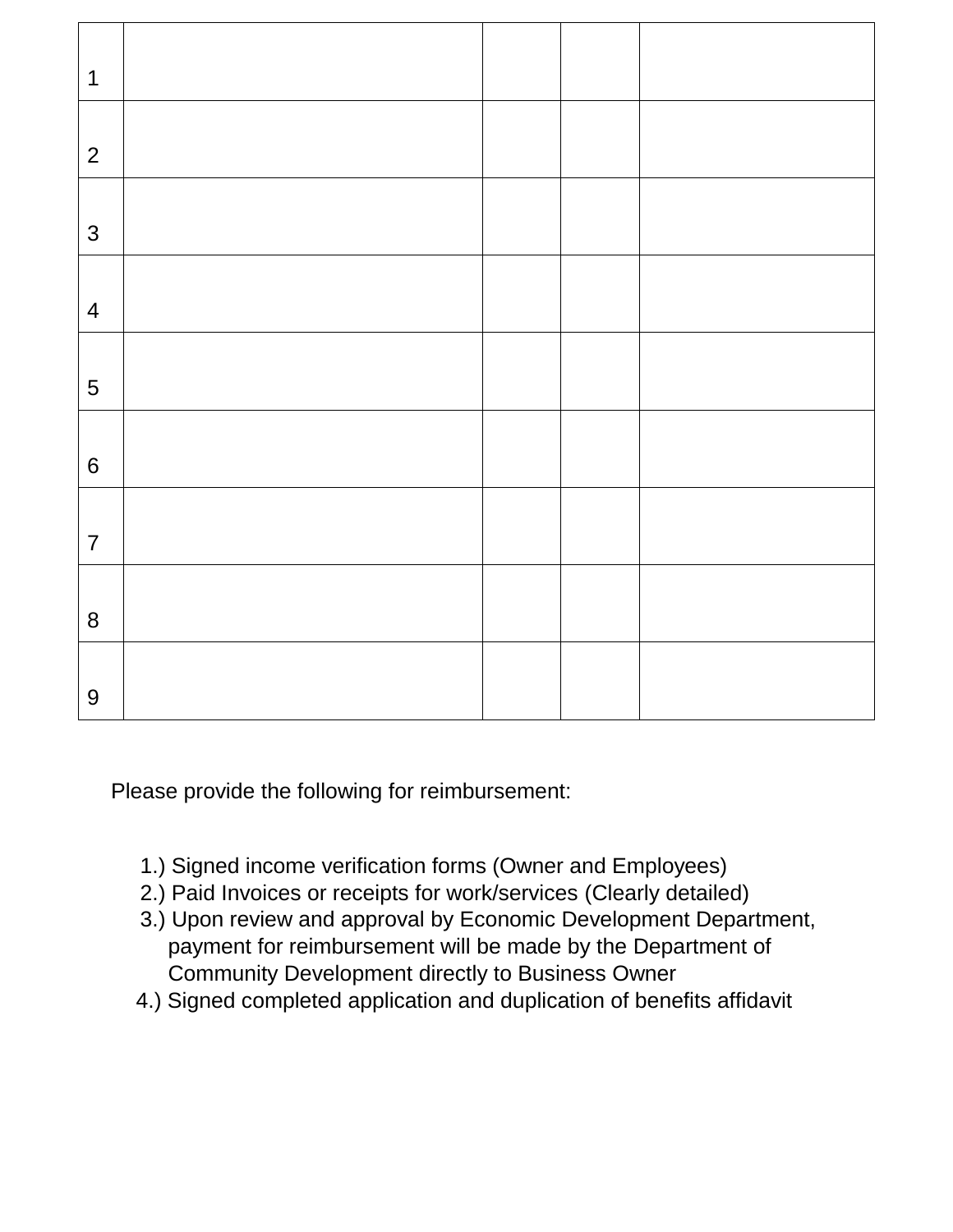# Duplication of Benefits Affidavit

Date:

Business Name:

DUNS Number:

Part 1

This section identifies any sources of funds that the business has applied for or received as a result of the COVID-19 Global Health Crisis. Sources of funds include but are not limited to: Federal, state and local loan/grant programs, private or bank loans, nonprofit donations, loans, and insurance. Please mark any of the boxes below which apply to your business regarding any prior assistance:

 $\Box$  I HAVE NOT applied for or received funding assistance from Federal, state, local programs or from other sources for the Covid business related relief:

 $\Box$  I HAVE received funding assistance from the following programs to assist in responding to the impact of the Covid-19 Global Health Crisis for Covid business related relief:

1) Lender/Grant Program Name:

| Amount requested: \$ | Amount received: \$ | Amount spent, balance |
|----------------------|---------------------|-----------------------|
| available            | Date received:      |                       |

How funds are being used (please be specific):

2) Lender/Grant Program Name:

Amount requested: \$ Amount received: \$

Date received:

How funds are being used (please be specific):  $\Box$  I have APPLIED FOR funding assistance, and my application is PENDING from the following programs: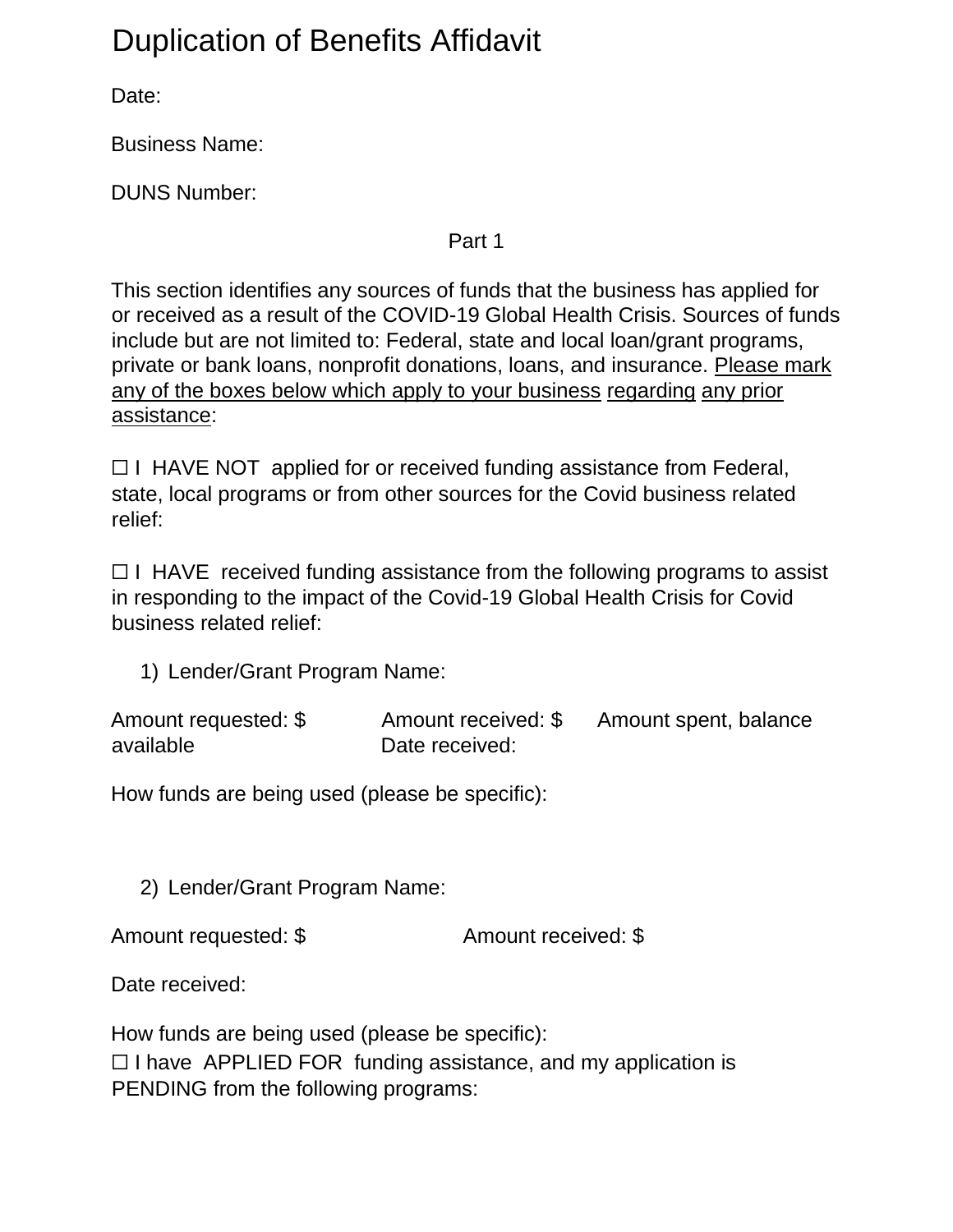1) Lender/Grant Program Name:

Amount requested:

How funds will be used (please be specific):

2) Lender/Grant Program Name:

Amount requested:

How funds will be used (please be specific):

3) Lender/Grant Program Name:

Amount requested:

How funds will be used (please be specific):

## Part 2: CERTIFICATION

As a recipient of a CDBG-CV funds under the applicable Agreement, I assert that:

- 1. I will not apply for more funding than needed for the eligible activity or project for which CDBG-CV funds are provided.
- 2. I understand that duplication of benefits (DOB) are prohibited under the federal Robert T. Stafford Disaster Relief and Emergency Assistance Act (Stafford Act).
- 3. I will immediately report to the City of Cranston's Office of Community Development and Office of Economic Development if I apply for or accept any financial assistance from other funding sources (federal, state, local or private) that constitute a duplication of benefits received under the Small Business CV Grant Program.

4. I acknowledge that any duplication of funds shall be paid back to the City. 5. I understand that this affidavit is appended to and part of the applicable Agreement that the Business Applicant executes with the City for CDBG-CV funds and is a condition of the receipt of such funds. I certify that the information that I have provided above is an accurate and complete disclosure. I understand that to perjure myself in order to obtain assistance is a fraudulent offense for which I can be prosecuted.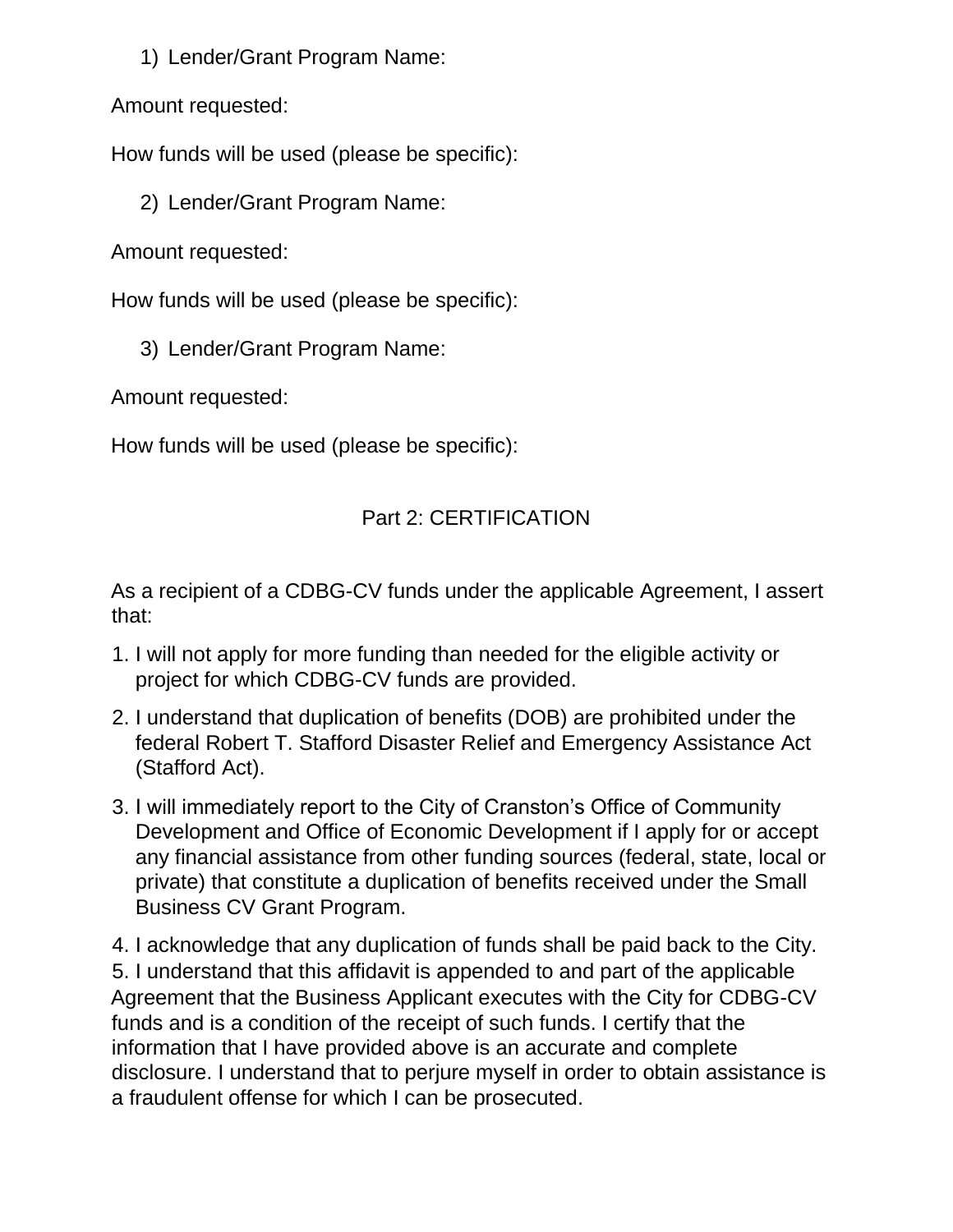Business Applicant Printed Name: 2008 2010 2020 2021 2021 2022 2023 2024 2022 2023 2024 2022 2023 2024 2022 20